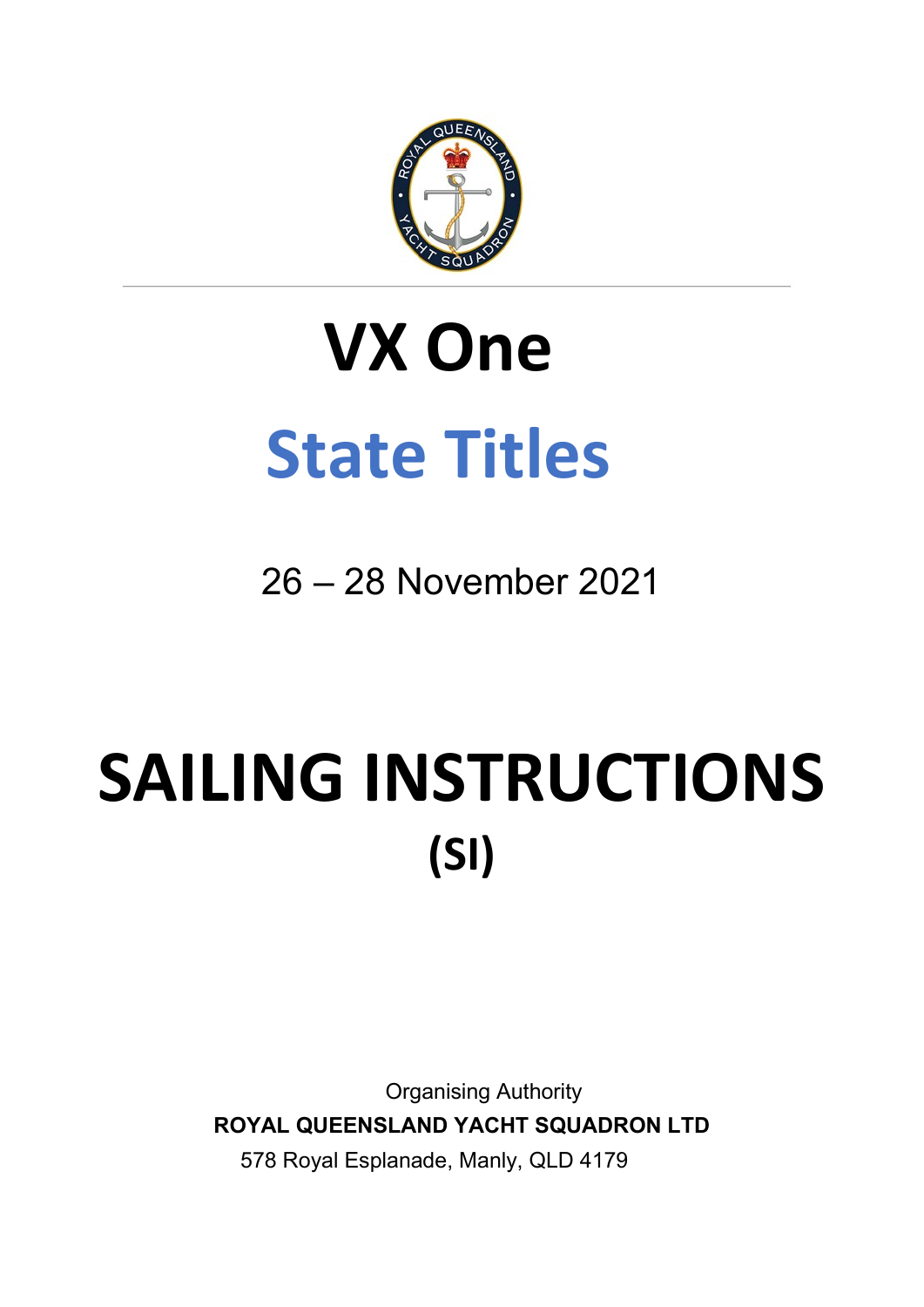*The notation '[NP]' in a rule of the sailing instructions (SIs) means that a boat may not protest another boat for breaking that rule. This changes RRS 60.1(a).* 

#### **1. RULES**

- 1.1. The event is governed by the rules as defined in The Racing Rules of Sailing.
- 1.2. The prescriptions and special regulations of Australian Sailing Part 2 will apply.
- 1.3. Appendix T Arbitration will apply.
- 1.4. The VX One Class rules shall apply.
- 1.5. Competitors must comply with Qld Government COVID-19 contact tracing via the electronic app "Check in Qld".

#### **2. CHANGES TO SAILING INSTRUCTIONS**

2.1. Any change to the sailing instructions will be posted before 0900 on the day it will take effect, except that any change to the schedule of races will be posted by 2000 on the day before it will take effect.

#### **3. COMMUNICATIONS WITH COMPETITORS**

- 3.1. Notices to competitors will be posted on the official notice board located at <https://www.rqys.com.au/sailingnoticeboard/> .
- 3.2. The race office is located at The RQYS Sailing Office located adjacent to Rigging Lawn 2, telephone 3396 8666, email [sailing@rqys.com.au](mailto:sailing@rqys.com.au).
- 3.3. On the water, the race committee intends to monitor and communicate with competitors on VHF radio channel 77.
- 3.4. [DP] While racing, except in an emergency, a boat shall not make voice or data transmissions and shall not receive voice or data communication that is not available to all boats.

#### **4. CODE OF CONDUCT**

- 4.1 [DP] Competitors and support persons shall comply with reasonable requests from race officials.
- 4.2 [DP] Competitors and support persons shall handle any equipment or place advertising provided] by the organizing authority with care, seamanship, in accordance with any instructions for its use and without interfering with its functionality.

#### **5. SIGNALS MADE ASHORE**

- 5.1. Signals made ashore will be displayed at the official flag pole located at the top of the Eastern Gangway of the Bill Kirby Docks.
- 5.2. When flag AP is displayed ashore, '1 minute' is replaced with 'not less than 45 minutes' in Race Signals AP.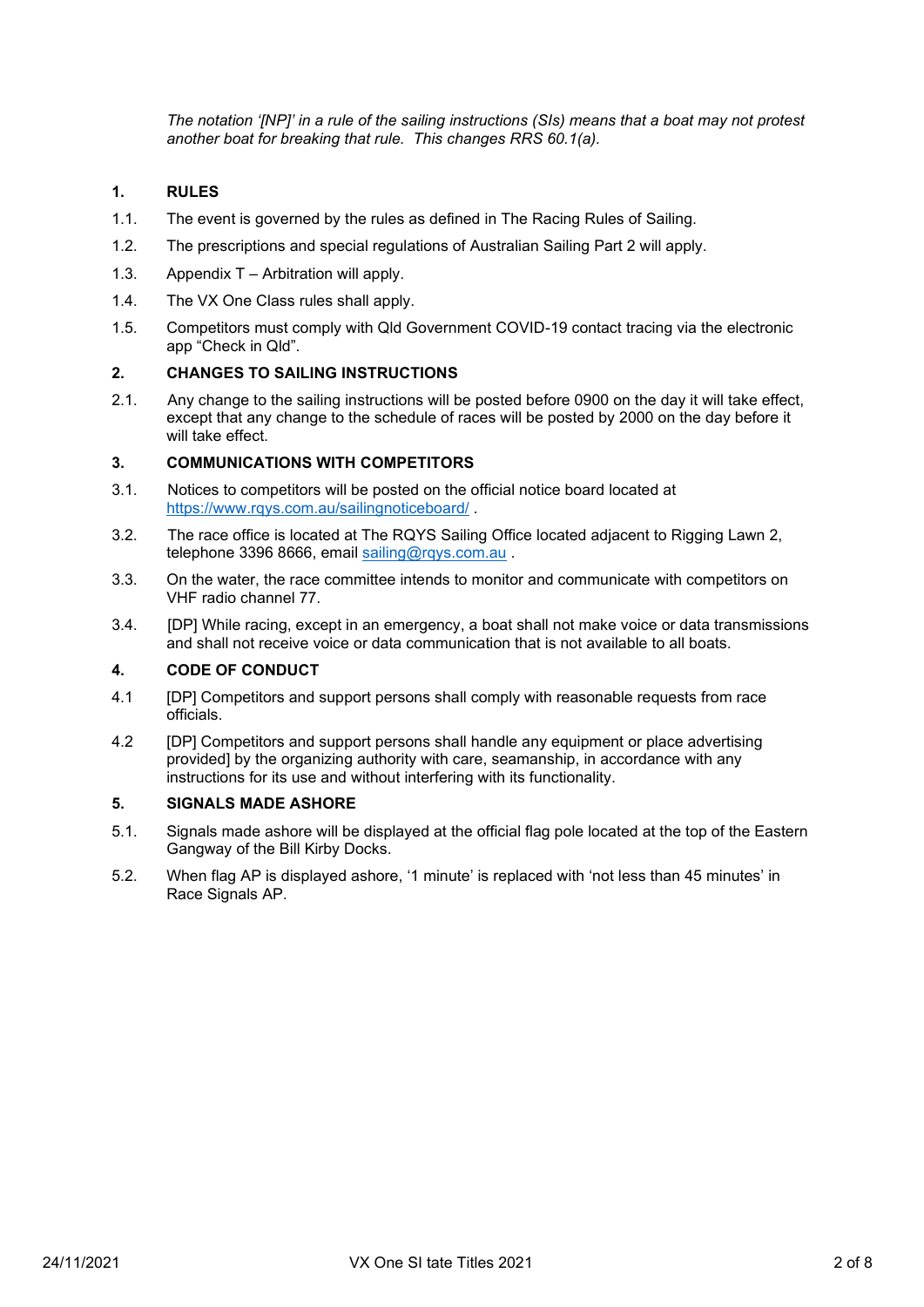#### **6. SCHEDULE OF RACES**

| Friday 26 November 2021                 |                         |  |
|-----------------------------------------|-------------------------|--|
| Competitor Registrations                | $ 0830 - 1000$ hrs      |  |
| <b>First Warning Signal</b>             | $ 1100$ hrs (3 Races)   |  |
|                                         |                         |  |
| <b>Saturday 27 November 2021</b>        |                         |  |
| <b>First Warning Signal</b>             | $ 1100$ hrs $(3$ Races) |  |
| Competitor BBQ at RQYS BBQ Area         | <b>After Racing</b>     |  |
|                                         |                         |  |
| <b>Sunday 28 November 2021</b>          |                         |  |
| <b>First Warning Signal</b>             | $ 1100$ hrs $(3$ Races) |  |
| Regatta Prizes Announced & Presentation | 1700                    |  |

6.1. On the last scheduled day of racing no warning signal will be made after 1500.

#### **7. CLASS FLAGS**

7.1. The Class flag is VX One Insignia / white background.

#### **8. RACING AREA**

8.1 SI Attachment A shows the location of the racing area(s).

#### **9. COURSES**

- 9.1. The diagram in SI Attachment B shows the course, including the approximate angles between legs, the order in which marks are to be passed, and the side on which each mark is to be left.
- 9.2. No later than the warning signal, the race committee signal vessel will display the approximate compass bearing of the first leg.

#### **10. MARKS**

10.1. Marks are as described in Attachment B.

#### **11. THE START**

- 11.1. The starting line is between a staff displaying an orange flag on the signal vessel at the starboard end and the course side of the port-end starting mark.
- 11.2. Boats whose warning signal has not been made shall avoid the starting area during the starting sequence for other races.
- 11.3. A boat that does not start within 4 minutes after her starting signal will be scored Did Not Start without a hearing. This changes RRS A5.1 and A5.2.

#### **12. CHANGE OF THE NEXT LEG OF THE COURSE**

- 12.1. To change the next leg of the course, the race committee will lay a new mark (or move the finishing line) and remove the original mark as soon as practicable. When in a subsequent change a new mark is replaced, it will be replaced by an original mark.
- 12.2. If mark 1 is changed mark 1A shall be ignored.

#### **13. THE FINISH**

13.1. The finishing line will be between a staff displaying a blue flag on the finishing boat at the starboard end and the course side of the port-end finishing mark.

#### **14. PENALTY SYSTEM**

14.1. RRS44.1 is amended in that the penalty for breaking a rule of RRS Part 2 shall be a One-Turn Penalty, except the penalty for breaking a rule of RRS Part 2 occurring within the zone as defined in RRS shall be a Two-Turn Penalty.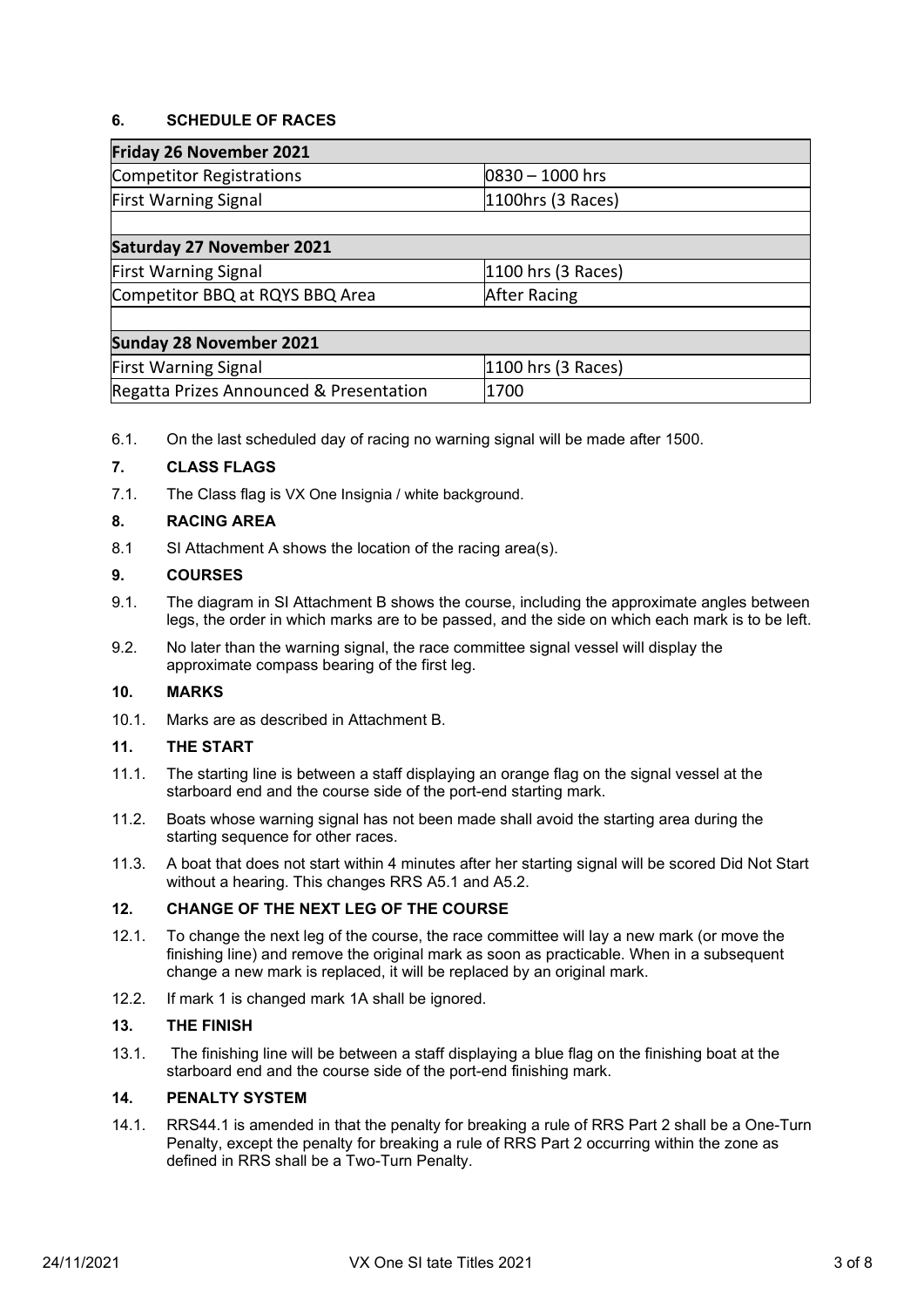14.2. The penalty, if any, for any infringement of the rules other than RRS Part 2 is at the sole discretion of the protest committee and may be other than disqualification. This changes RRS64.1.

#### **15. TIME LIMITS [AND TARGET TIMES]**

15.1. The Mark 1 Time Limit, Race Time Limit (see RRS 35), and the Finishing Window are shown in the table below.

| Race Time Limit | <b>Finishing Window</b> |
|-----------------|-------------------------|
| 60 min          | $15 \text{ min}$        |

15.2. The Finishing Window is the time for boats to finish after the first boat sails the course and finishes. Boats failing to finish within the Finishing Window, and not subsequently retiring, penalized or given redress, will be scored Time Limit Expired (TLE) without a hearing. A boat scored TLE shall be scored points for the finishing place one more than the points scored by the last boat that finished within the Finishing Window. This changes RRS 35, A5.1, A5.2 and A10.

#### **16. HEARING REQUESTS**

- 16.1. For each class, the protest time limit is 60 minutes after the last boat in that class finishes the last race of the day or the race committee signals no more racing today, whichever is later. The time will be posted on the official notice board.
- 16.2. Hearing request forms are available from the race office at the RQYS Sailing Office (upstairs on rigging lawn 2) or<https://www.rqys.com.au/regatta-club-racing-documents-auditors/>
- 16.3. Notices will be posted no later than 30 minutes after the protest time limit to inform competitors of hearings in which they are parties or named as witnesses. Hearings will be held at a time and place advised on the hearing notice.

#### **17. SCORING**

- 17.1. Four (4) races are required to be completed to constitute a series.
- 17.2. When fewer than five (5) races have been completed, a boat's series score will be the total of her race scores.
- 17.3. When from five (5) to eight (8) races have been completed, a boat's series score will be the total of her race scores excluding her worst score.
- 17.4. When nine (9) have been completed, a boat's series score will be the total of her race scores excluding her two (2) worst scores.

#### **18. SAFETY REGULATIONS**

- 18.1. All skippers shall SIGN ON before racing each day and SIGN OFF at the earliest possible time after the completion of racing (but not later than the end of protest time). The sign on will be available near the rigging lawn and Centre of Excellence two (2) hours prior to the first warning signal scheduled on the day of racing.
- 18.2. The skipper of a boat that retires or does not intend to continue racing is required to SIGN OFF immediately on return to shore.
- 18.3. A boat that retires from a race shall notify the race committee as soon as possible.
- 18.4. Competitors shall comply with the following harbour bylaws:
- 18.4.1. All sailing vessels shall give way to powered vessels at all times whilst inside the Manly Boat Harbour. Once outside the Manly Boat Harbour, competitors are to as soon as possible stay outside of the main channel, keeping clear of powered vessels.
- 18.4.2. No Spinnakers are to be flown in the Manly Harbour 6-knot area.
- 18.5. Failure to SIGN ON shall result in that boat being penalised three (3) points for the first race of the session (but not worse than DNF). Failure to SIGN OFF shall result in that boat being penalised three (3) points for the last race of the session (but not worse than DNF). Penalties will be applied without a hearing. This changes RRS 63.1 and A5.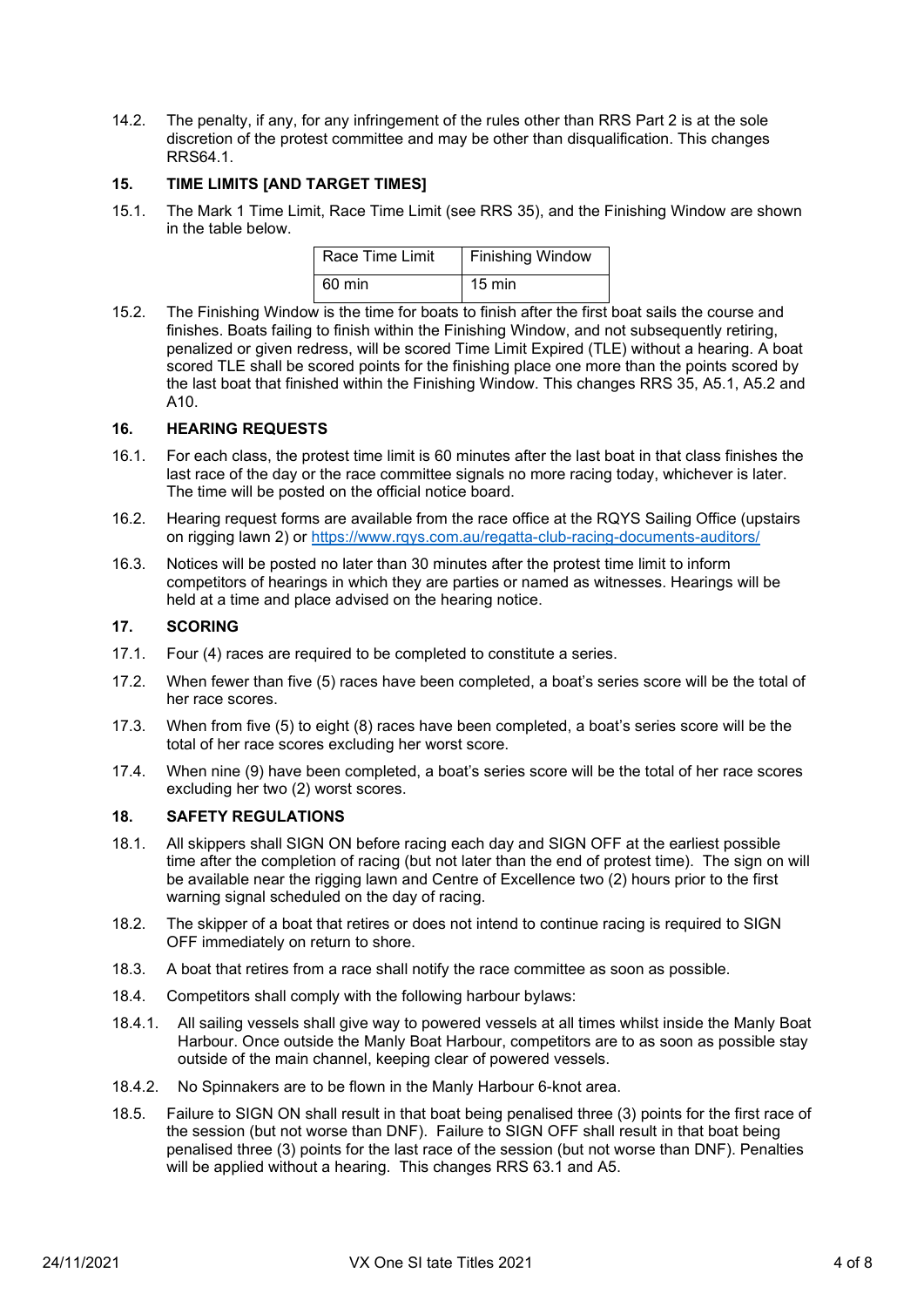#### **19. REPLACEMENT OF CREW OR EQUIPMENT**

- 19.1. [DP] Substitution of competitors is not allowed without prior written approval of the Race Committee
- 19.2. [DP] Substitution of damaged or lost equipment is not allowed unless authorized in writing by the Race Committee. Requests for substitution shall be made to the committee at the first reasonable opportunity, which may be after the race.

#### **20. EQUIPMENT AND MEASUREMENT CHECKS**

- 20.1. A boat or equipment may be inspected at any time for compliance with the class rules, notice of race and sailing instructions.
- 20.2. [DP] When instructed by a race official on the water, a boat shall proceed to a designated area for inspection.

#### **21. OFFICIAL VESSELS**

21.1. Official vessels will be identified by displaying a white flag with black letter 'RC' or 'MEDIA'.

#### **22. [DP] SUPPORT & COACH PERSON VESSELS**

- 22.1. All external powerboats coaching/supporting competitors for this event shall register with the Organising Authority, the RQYS Sailing Office, prior to the commencement of racing. Registration entitles boats to a range of benefits including launching facilities, overnight berthing, refuelling facilities, communication with athletes, daily hard copies of results and access to race course outside of 50m of any competitor or mark between start signal and finish of last boat, except when asked to assist by the Race Committee.
- 22.2. Registration fee per Powerboat is \$10.00, and payable on the online portal OR at the ROYS Sailing Office during Registration. Boats that do not have an identifying sticker shall pay a further \$10.00 (\$20.00 total) to receive an identifying sticker.
- 22.3. Support and spectator boats that do not register will not be permitted to launch or retrieve from RQYS premises, or berth there overnight; the Organising Authority reserves the right to remove such vessels from their premises.
- 22.4. All support/coach boats must have capability of communicating on VHF channel 72, 77 and 16 for the duration of the regatta.

#### **23. TRASH DISPOSAL**

23.1. Trash may be placed aboard official or support person vessels.

#### **24. BERTHING**

- 24.1. [DP] Boats shall be kept in their assigned places while in the boat park/harbour.
- 24.2. [DP] All vessels shall follow all berthing direction from the Sailing or Marina office.

#### **25. HAUL-OUT RESTRICTIONS**

25.1. [DP] Boats shall not be hauled out during the event except with and according to the terms of prior written permission of the race committee.

#### **26. PRIZES**

- 26.1. 1st, 2nd and 3rd in Scratch.
- 26.2. 1st Senior Skipper over 60.
- 26.3. 1st Junior U21.
- 26.4. 1st Female.
- 26.5. Additional prizes may be awarded at the discretion of the Organising Authority.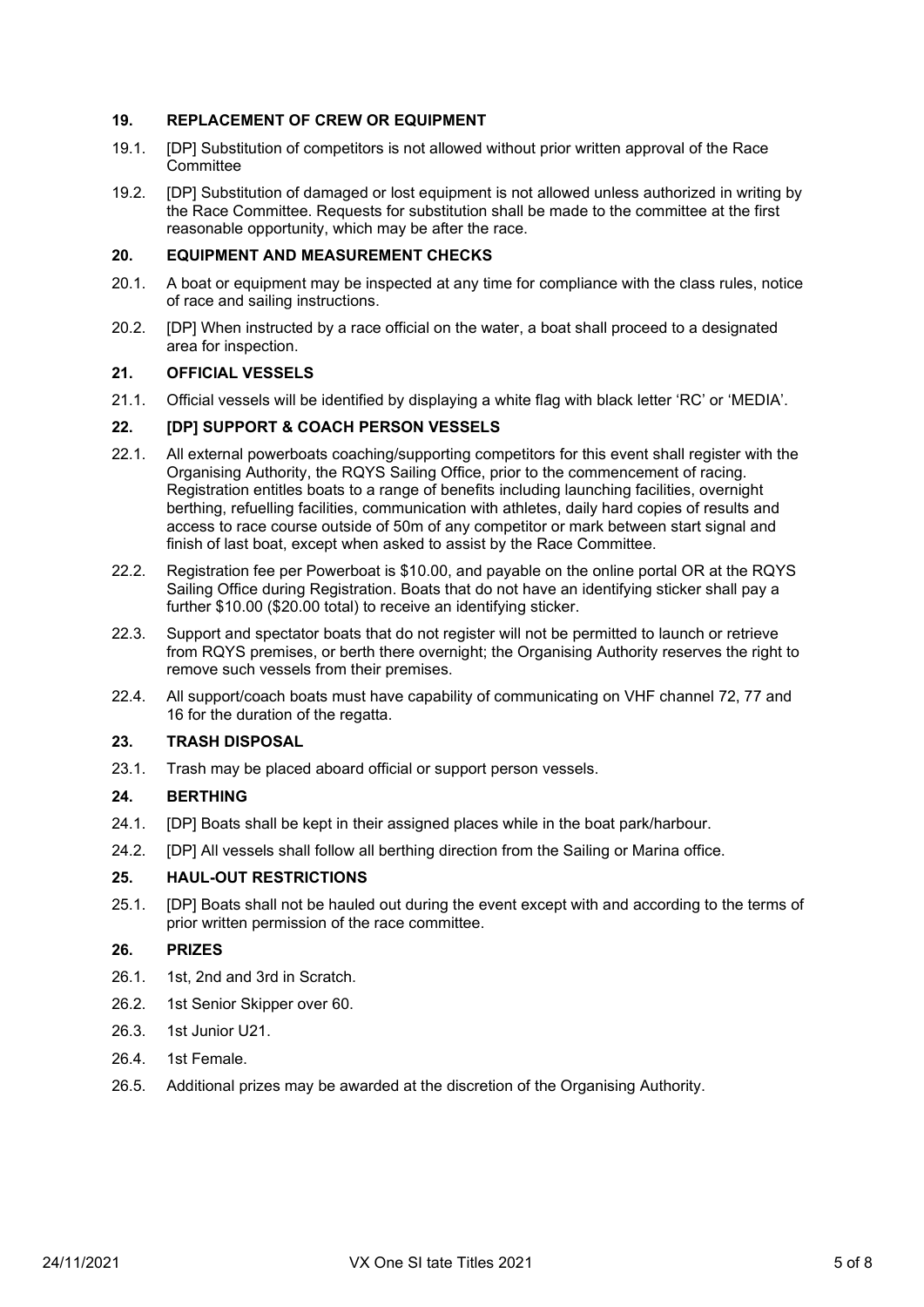#### **27. RISK STATEMENT**

27.1. RRS 3 states: 'The responsibility for a boat's decision to participate in a race or to continue to race is hers alone.' By participating in this event each competitor agrees and acknowledges that sailing is a potentially dangerous activity with inherent risks. These risks include strong winds and rough seas, sudden changes in weather, failure of equipment, boat handling errors, poor seamanship by other boats, loss of balance on an unstable platform and fatigue resulting in increased risk of injury. **Inherent in the sport of sailing is the risk of permanent, catastrophic injury or death by drowning, trauma, hypothermia or other causes.**

#### **28. INSURANCE**

28.1. Each participating boat shall be insured with valid third-party liability insurance with a minimum cover of \$10,000,000AUD per incident or the equivalent.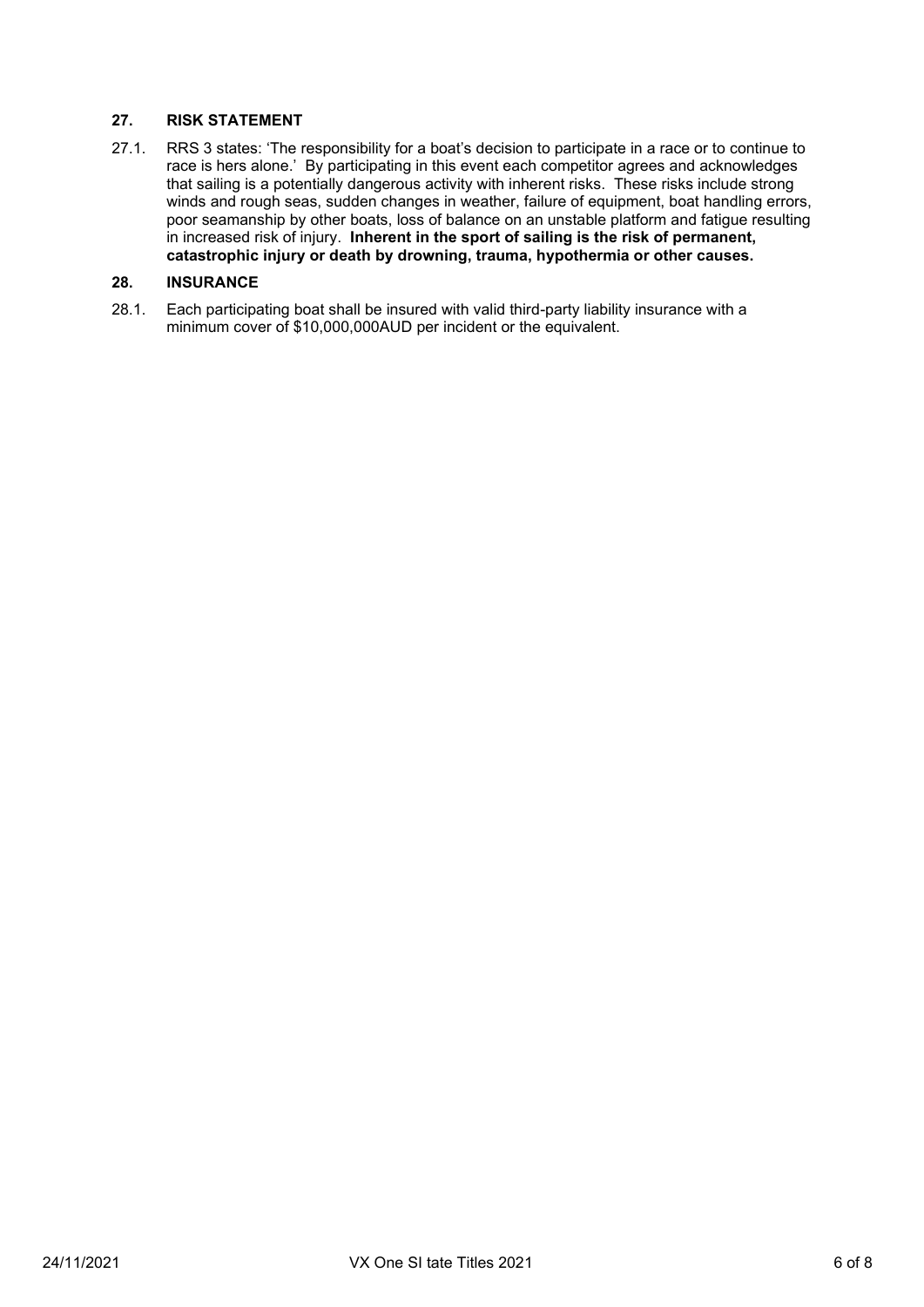### **SI ATTACHMENT A**